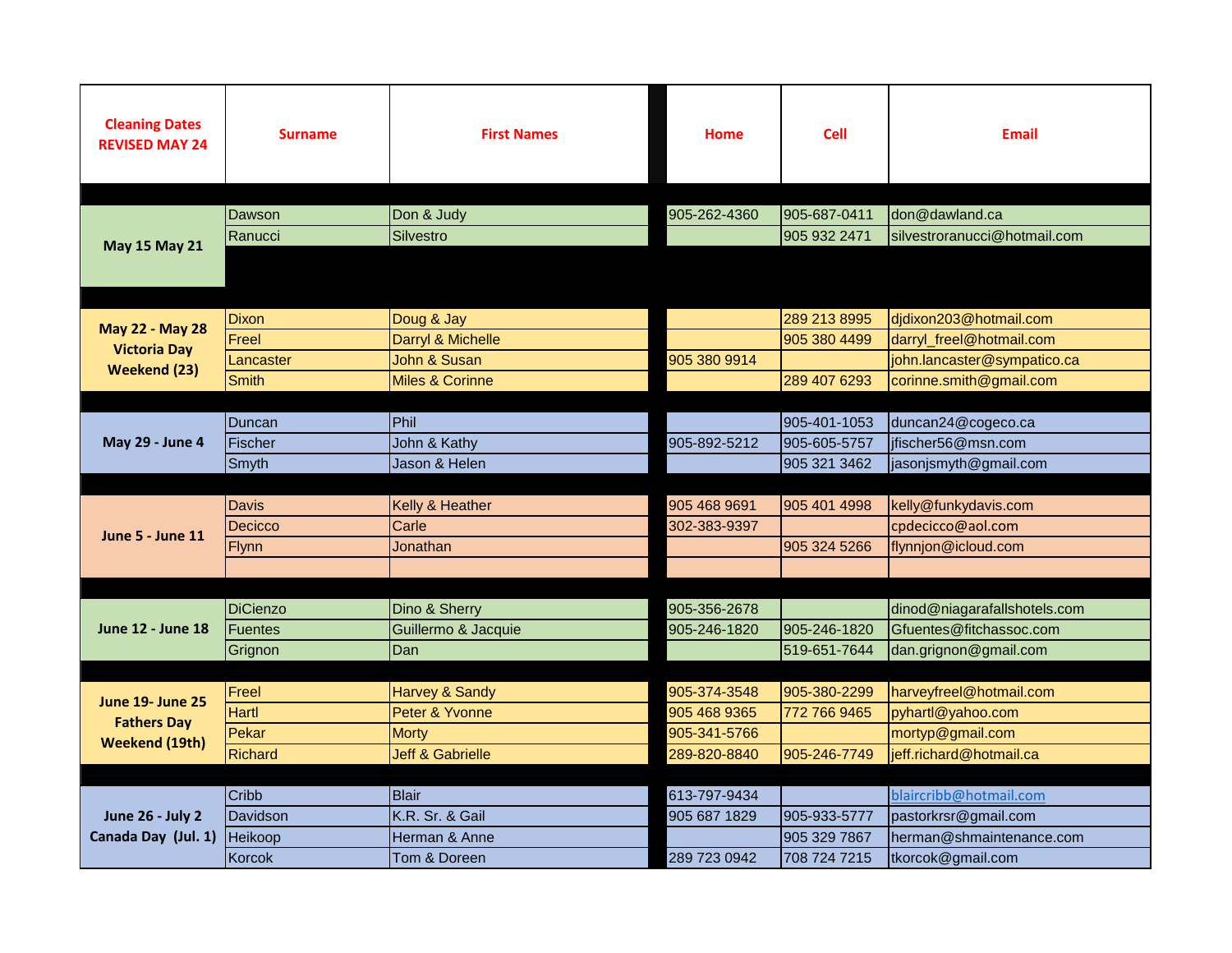| <b>Cleaning Dates</b>    | <b>Surname</b>  | <b>First Names</b>                             | Home         | <b>Cell</b>  | <b>Email</b>                 |
|--------------------------|-----------------|------------------------------------------------|--------------|--------------|------------------------------|
| <b>REVISED MAY 24</b>    |                 |                                                |              |              |                              |
|                          |                 |                                                |              |              |                              |
|                          | <b>Adams</b>    | Darrell & Maggie                               | 905-933-2965 | 905 933 4905 | dmaconstruction905@gmail.com |
| <b>July 3 - 9</b>        | <b>Hugil</b>    | Ceri                                           |              | 520-501-6010 | cerihugill@gmail.com         |
|                          | Leytam          | Shalom                                         |              | 519 694 7425 | shalom@the10thfloor.com      |
|                          |                 |                                                |              |              |                              |
|                          | Krahn           | <b>Bill &amp; Dawn</b>                         | 289-296-4889 | 289-241-6844 | bill.krahn@canada.ca         |
| <b>July 10 - July 16</b> | Lelie           | Jonathan                                       |              | 289 696 7957 | Jonathan.Lelie@hotmail.com   |
|                          | Lovasi          | Erika                                          | 905-356-0999 | 905-351-0006 | erika0006@gmail.com          |
|                          |                 |                                                |              |              |                              |
| <b>July 17 - July 23</b> | MacKenzie       | <b>Robert &amp; Deralyn</b><br>Milinko & Ivana | 416-897-1342 | 905-687-1409 | rmack@me.com                 |
|                          | <b>Markovic</b> |                                                |              | 416-725-0715 | milenkomarkovic@yahoo.com    |
|                          | Petrou          | George & Imma                                  | 416 994 4177 |              | petroug@icloud.com           |
|                          |                 |                                                |              |              |                              |
|                          | Lovasi          | Frank & Goldie                                 | 905-358-5131 | 289-241-0773 | flovasi@cogeco.ca            |
| <b>July 24 - July 30</b> | McShannon       | Ken & Marisa                                   | 905-227-4878 | 905-329-0368 | afteryou12633@yahoo.com      |
|                          | Mennie          | Bob & Nancy                                    | 905-401-0222 | 905-401-4201 | bmennie@outlook.com          |
|                          |                 |                                                |              |              |                              |
|                          | Milligan        | Myles & Penny                                  |              | 506 650 5464 | mmilligan@janikingso.com     |
| <b>July 31 - Aug. 6</b>  | <b>Neumann</b>  | Ronald                                         | 289 219 3304 |              | 9rneumann@gmail.com          |
| Civic Day (1)            | <b>Nicol</b>    | William                                        |              | 647-767-6104 | billnicol1909@gmail.com      |
|                          | Perlstein       | Josh & Emily                                   |              | 647 993 5674 | perlstein.Josh@gmail.com     |
|                          |                 |                                                |              |              |                              |
| Aug. 7 - Aug. 13         | Hall            | Steven & Glenda                                | 905-935-9208 | 289-686-8735 | sbhall66@hotmail.com         |
|                          | <b>MacSween</b> | Mac & Carol                                    |              | 778-679-7505 | macmacsween1@gmail.com       |
|                          | <b>Thwaites</b> | Jim & Lori                                     | 905-682-6063 | 905-708-4204 | nautibear2004@gmail.com      |
|                          | Walsh           | Keith & Lynda                                  | 416 738 6917 |              | Kristtaney@yahoo.ca          |
|                          |                 |                                                |              |              |                              |
| Aug. 14 - Aug. 20        | Bjorgan         | Martin (Moe) & Steffanie                       | 905 262 5448 | 905 650 0208 | Marty.Bjorgan@trca.thk.com   |
|                          | <b>Munkley</b>  | Douglas & Laura                                | 905 262 4896 | 905 512 6648 | dmunkley@cogeco.ca           |
|                          | Rider           | Pete & Mary                                    | 905-468-8265 | 289-241-6032 | peterider@gmail.com          |
|                          |                 |                                                |              |              |                              |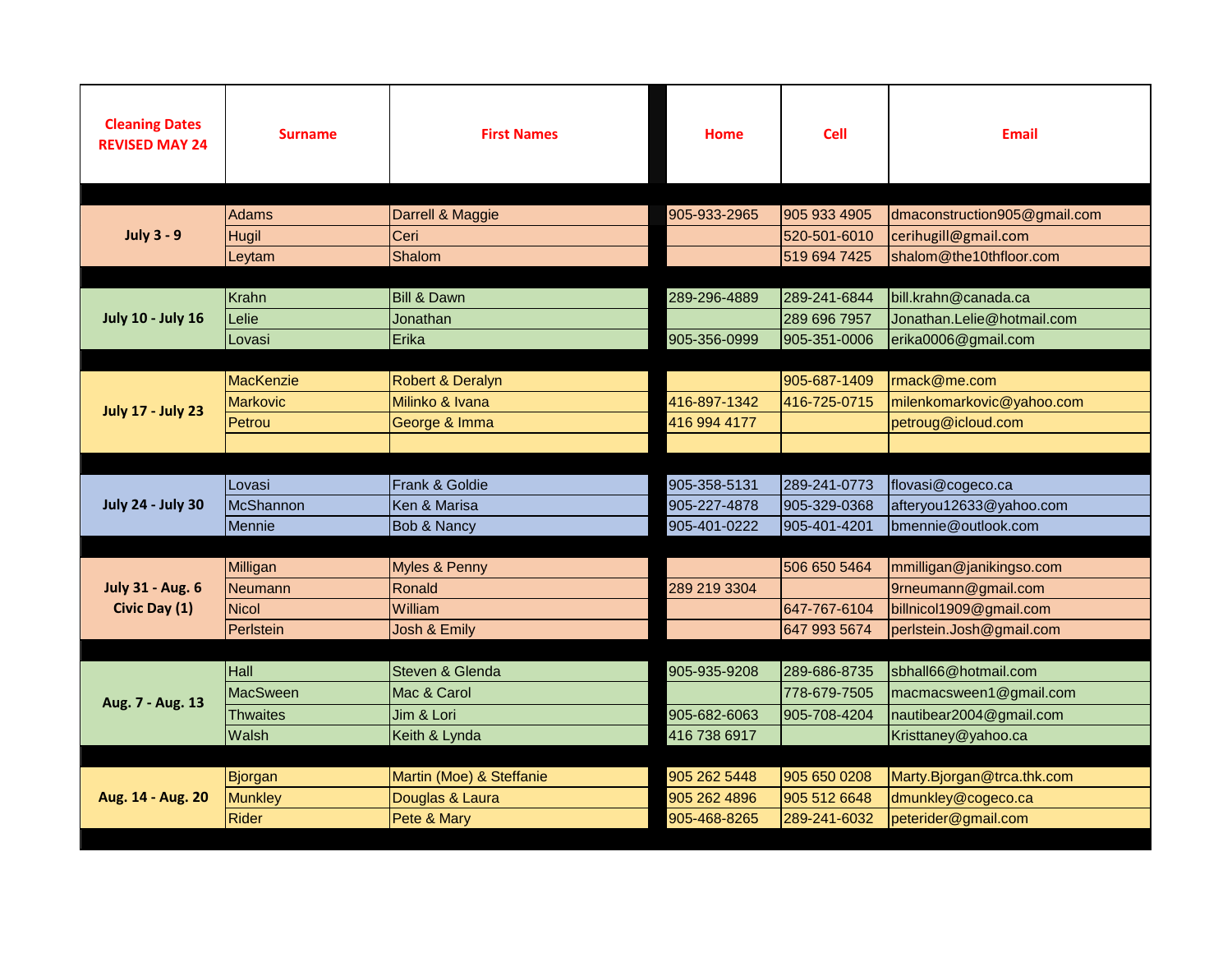| <b>Cleaning Dates</b><br><b>REVISED MAY 24</b> | <b>Surname</b>  | <b>First Names</b>        | <b>Home</b>   | <b>Cell</b>  | <b>Email</b>                  |
|------------------------------------------------|-----------------|---------------------------|---------------|--------------|-------------------------------|
|                                                |                 |                           |               |              |                               |
|                                                | Bigwood         | Robert & Nancy            | 905-680-4389  | 905-687-0326 | bobnanbigwood@gmail.com       |
| Aug. 21 - Aug. 27                              | Russell         | Nicole & Brandon          |               | 519 729 3500 | brandonsummithill@gmail.com   |
|                                                |                 |                           |               |              |                               |
|                                                |                 |                           |               |              |                               |
|                                                | <b>Bayley</b>   | Drew & Rachel             | 905-246-3554  | 905-246-9994 | abayley@cogeco.ca             |
| Aug. 29 - Sept. 3                              | Rodaro          | Reginald & Kim            | 905-262 4390  | 905 329 6721 | kimrodaro@outlook.com         |
|                                                | Waselovich      | <b>Morris &amp; Alice</b> | 905-359-1959. | 905-359-1961 | alicenmoe@hotmail.com         |
|                                                |                 |                           |               |              |                               |
|                                                | <b>Begley</b>   | <b>Chris</b>              |               | 289 968 6734 | karenandchrisbegley@gmail.com |
| Sept. 4 - Sept. 10                             | Claydon         | <b>Todd &amp; Stacey</b>  | 289-868-9037  | 289-868-9037 | dockdpay@hotmail.com          |
| Labour Day (5)                                 | Deluca          | <b>Matteo</b>             |               | 905-414-7676 | delucamatt1@gmail.com         |
|                                                | Robertson-Woods | Kimberlee & Danny         | 905-329-6400  | 905-941-6400 | Robertson.Woods@gmail.com     |
|                                                |                 |                           |               |              |                               |
| Sept. 11 - Sept. 17                            | <b>Bull</b>     | Christopher               |               | 905 401 0400 | christopher.l.bull@gmail.com  |
| <b>Grandparants Day</b>                        | <b>Chunick</b>  | Terry & Shannon           | 905 941 1577  |              | stangwood@hotmail.com         |
| (11)                                           | Young           | Andrew (Drew) & Andrea    |               | 647 802 4605 | drew@getdelpha.com            |
|                                                |                 |                           |               |              |                               |
|                                                | Clarke          | Dave & Jeanie             | 905-358-6560  |              | dbclarke33@hotmail.com        |
| Sept. 18 - Sept. 24                            | Williams        | Khalil & Kristi           |               | 905-658-1021 | khalil@designelectronics.net  |
|                                                |                 |                           |               |              |                               |
|                                                |                 |                           |               |              |                               |
| Sept. 25- Oct. 1                               | Angle           | <b>Dennis</b>             |               | 905-518-8107 | dennis.j.angle@gmail.com      |
|                                                | <b>Bush</b>     | Dennis & Melissa          | 905 685 6201  | 289 407 6771 | bushhaven@hotmail.com         |
|                                                | Cooper          | Darren & Colette          |               | 289-208-2950 | d.cooper@renteknikgroup.com   |
|                                                |                 |                           |               |              |                               |
|                                                |                 |                           |               |              |                               |
|                                                | Hawken          | <b>Dave</b>               |               | 289-257-0577 | dhawken76@gmail.com           |
| Oct. 2 - Oct. 8                                | Thomas          | Gary & Lois               | 905 941 0786  | 905-941-0786 | EMTGAT9399@GMAIL.COM          |
|                                                | Zwarts          | Jasper                    | 905-704-8502  | 905-704-8502 | jasper.zwarts@hotmail.com     |
|                                                |                 |                           |               |              |                               |
|                                                |                 |                           |               |              |                               |
|                                                |                 |                           |               |              |                               |